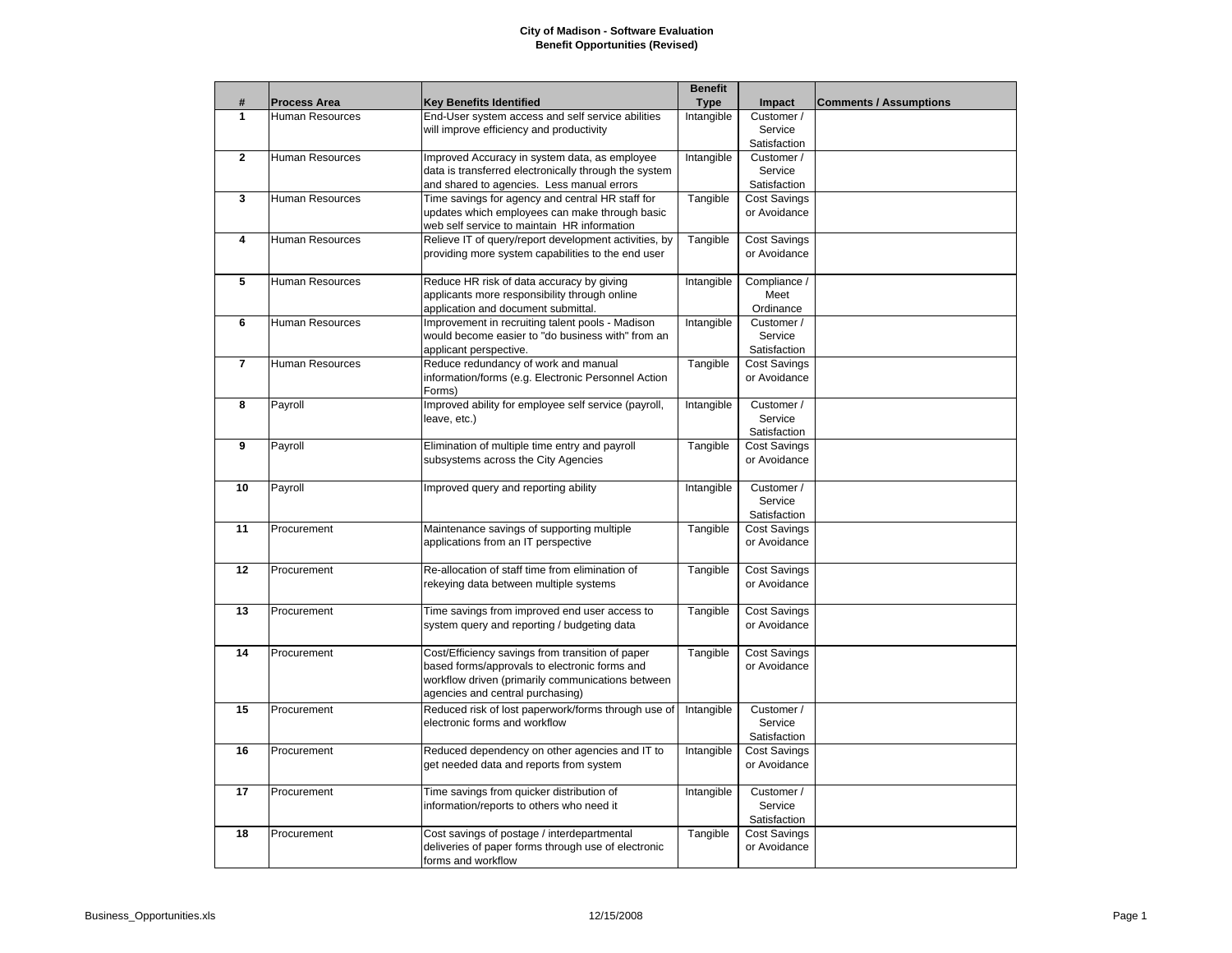## **City of Madison - Software Evaluation Benefit Opportunities (Revised)**

|    |                               |                                                                                                                                                                                                 | <b>Benefit</b> |                                       |                                                                                                                                           |
|----|-------------------------------|-------------------------------------------------------------------------------------------------------------------------------------------------------------------------------------------------|----------------|---------------------------------------|-------------------------------------------------------------------------------------------------------------------------------------------|
| #  | <b>Process Area</b>           | <b>Key Benefits Identified</b>                                                                                                                                                                  | <b>Type</b>    | Impact                                | <b>Comments / Assumptions</b>                                                                                                             |
| 19 | Procurement                   | Further optimize cash flow through better<br>management of payment terms and AP check run<br>cycles                                                                                             | Tangible       | <b>Cost Savings</b><br>or Avoidance   |                                                                                                                                           |
| 20 | Procurement                   | More completely meet City ordinance requirements<br>through system notifications and capture of data                                                                                            | Intangible     | Compliance /<br>Meet<br>Ordinance     |                                                                                                                                           |
| 21 | Procurement                   | Expectation of improved visibility to pre-<br>encumbrances and encumbrances to enhance real-<br>time decision making with respect to budgets.                                                   | Intangible     | <b>Cost Savings</b><br>or Avoidance   |                                                                                                                                           |
| 22 | Utilities - Transit           | Significant reduction in a number of redundant<br>systems and standalone applications. Benefit<br>improves information availability and management<br>through ERP system integration.           | Intangible     | <b>Cost Savings</b><br>or Avoidance   | Note: Several systems outside of ERP<br>scope (e.g. Transit Master, Fuel Master)<br>are developed and supported by a single<br>developer) |
| 23 | Utilities - Water/Storm/Sewer | Central access to data and drill down capabilities.<br>Consolidated financial systems into an integrated<br>ERP replaces an existing standalone Microsoft<br>Dynamics SL and other sub-systems. | Intangible     | <b>Cost Savings</b><br>or Avoidance   |                                                                                                                                           |
| 24 | Utilities - Water/Storm/Sewer | Integrated ERP allows for ease of data analysis and<br>support for Audit requirements. Eliminates separate<br>financial reporting system.                                                       | Intangible     | <b>Cost Savings</b><br>or Avoidance   |                                                                                                                                           |
| 25 | Utilities - Water/Storm/Sewer | Time savings to consolidate data from Microsoft<br>Dynamics SL into SXD. This will be integrated in the<br>future ERP system.                                                                   | Tangible       | <b>Cost Savings</b><br>or Avoidance   |                                                                                                                                           |
| 26 | Utilities - Water/Storm/Sewer | Error reduction in data re-keying from Water Utility<br>systems into City systems (SXD primarily)                                                                                               | Intangible     | <b>Cost Savings</b><br>or Avoidance   |                                                                                                                                           |
| 27 | Utilities - Water/Storm/Sewer | Budgeting Process - Improvement in process<br>efficiencies (PSC to GAAP translations, common<br>data set, limits reconciliations between systems)                                               | Intangible     | <b>Cost Savings</b><br>or Avoidance   |                                                                                                                                           |
| 28 | <b>Budget</b>                 | Once budget change logging is implemented in a<br>new system, a much greater ease of researching<br>budget change history (reasons and user) will be<br>provided                                | Intangible     | Customer /<br>Service<br>Satisfaction |                                                                                                                                           |
| 29 | <b>Budget</b>                 | Improved efficiency through elimination of duplicate<br>entry through an integrated system                                                                                                      | Tangible       | <b>Cost Savings</b><br>or Avoidance   | Currently, a variety of spreadsheets are<br>used across agencies to develop<br>budgets                                                    |
| 30 | <b>Budget</b>                 | Reduction in time spent in reconciliation of budgets<br>between agencies and budgeting department                                                                                               | Tangible       | <b>Cost Savings</b><br>or Avoidance   |                                                                                                                                           |
| 31 | <b>Budget</b>                 | More accurate budget projections through improved<br>data access to actual amounts and improved ability<br>to budget currently allocated items                                                  | Intangible     | Customer /<br>Service<br>Satisfaction |                                                                                                                                           |
| 32 | <b>Budget</b>                 | Earlier identification of budget shortfalls/gaps<br>through alerts and improved budget to actual<br>reporting tools available to end users                                                      | Tangible       | <b>Cost Savings</b><br>or Avoidance   |                                                                                                                                           |
| 33 | <b>Budget</b>                 | Increased efficiency and effectiveness related to<br>budget carry-over information which is currently very<br>manual to process                                                                 | Intangible     | <b>Cost Savings</b><br>or Avoidance   |                                                                                                                                           |
| 34 | <b>Budget</b>                 | Enhanced presentation of Budget Document with<br>more limited time/effort into annual production                                                                                                | Intangible     | Customer /<br>Service<br>Satisfaction | Note the configuration/initial design time<br>during software implementation for this<br>item                                             |
| 35 | GL/AR/Accounting/Treasury     | Maximize interest income/revenue through improved<br>cash management                                                                                                                            | Tangible       | Revenue                               |                                                                                                                                           |